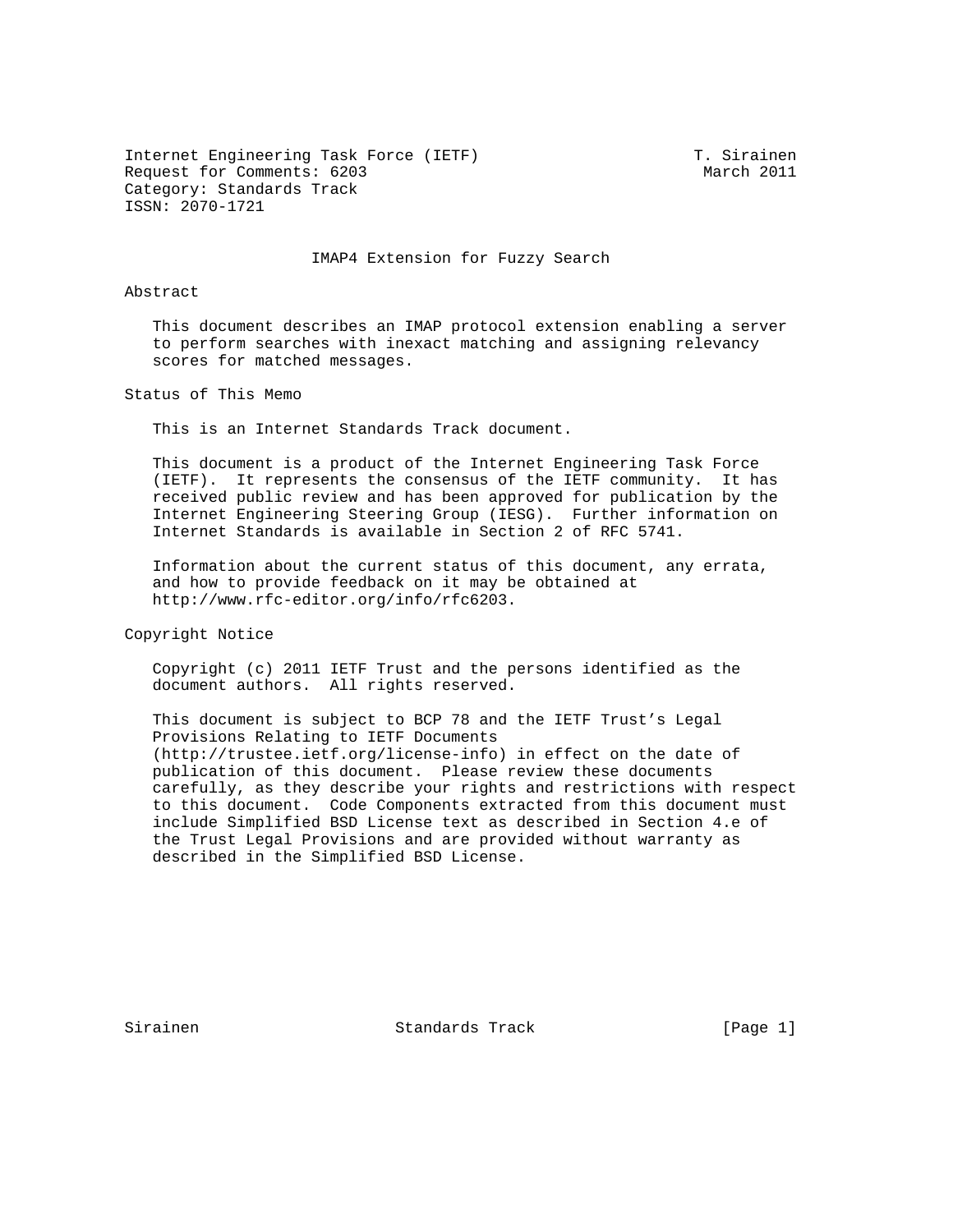1. Introduction

 When humans perform searches in IMAP clients, they typically want to see the most relevant search results first. IMAP servers are able to do this in the most efficient way when they're free to internally decide how searches should match messages. This document describes a new SEARCH=FUZZY extension that provides such functionality.

2. Conventions Used in This Document

 In examples, "C:" indicates lines sent by a client that is connected to a server. "S:" indicates lines sent by the server to the client.

 The key words "MUST", "MUST NOT", "REQUIRED", "SHALL", "SHALL NOT", "SHOULD", "SHOULD NOT", "RECOMMENDED", "MAY", and "OPTIONAL" in this document are to be interpreted as described in RFC 2119 [KEYWORDS].

3. The FUZZY Search Key

 The FUZZY search key takes another search key as its argument. The server is allowed to perform all matching in an implementation defined manner for this search key, including ignoring the active comparator as defined by [RFC5255]. Typically, this would be used to search for strings. For example:

- C: A1 SEARCH FUZZY (SUBJECT "IMAP break")
- S: \* SEARCH 1 5 10
- S: A1 OK Search completed.

 Besides matching messages with a subject of "IMAP break", the above search may also match messages with subjects "broken IMAP", "IMAP is broken", or anything else the server decides that might be a good match.

 This example does a fuzzy SUBJECT search, but a non-fuzzy FROM search:

- C: A2 SEARCH FUZZY SUBJECT work FROM user@example.com
- S: \* SEARCH 1 4
- S: A2 OK Search completed.

 How the server handles multiple separate FUZZY search keys is implementation-defined.

 Fuzzy search algorithms might change, or the results of the algorithms might be different from search to search, so that fuzzy searches with the same parameters might give different results for 1) the same user at different times, 2) different users (searches

Sirainen Standards Track [Page 2]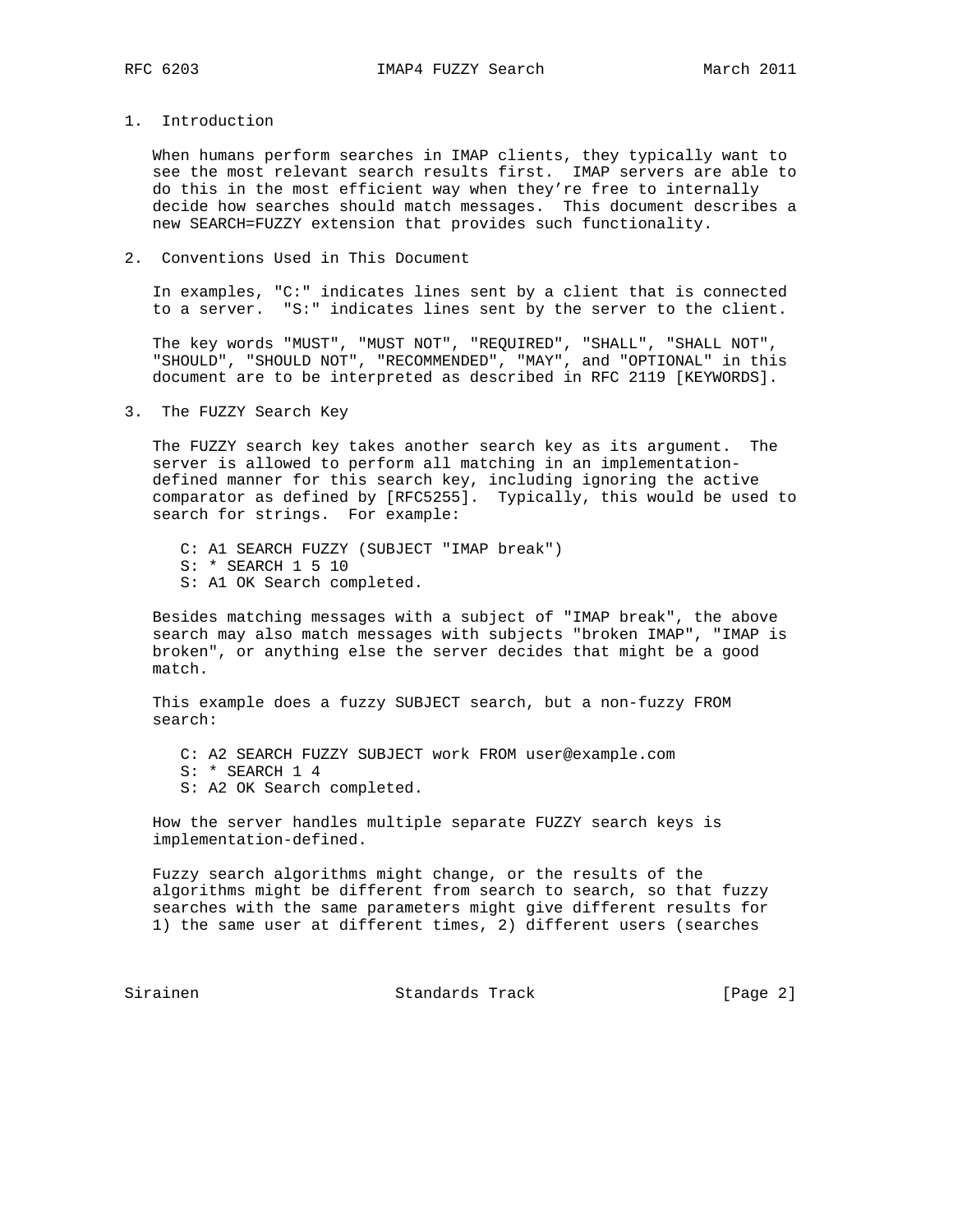executed simultaneously), or 3) different users (searches executed at different times). For example, a fuzzy search might adapt to a user's search habits in an attempt to give more relevant results (in a "learning" manner). Such differences can also occur because of operational decisions, such as load balancing. Clients asking for "fuzzy" really are requesting search results in a not-necessarily deterministic way and need to give the user appropriate warning about that.

4. Relevancy Scores for Search Results

 Servers SHOULD assign a search relevancy score for each matched message when the FUZZY search key is given. Relevancy scores are given in the range 1-100, where 100 is the highest relevancy. The relevancy scores SHOULD use the full 1-100 range, so that clients can show them to users in a meaningful way, e.g., as a percentage value.

 As the name already indicates, relevancy scores specify how relevant to the search the matched message is. It's not necessarily the same as how precisely the message matched. For example, a message whose subject fuzzily matches the search string might get a higher relevancy score than a message whose body had the exact string in the middle of a sentence. When multiple search keys are matched fuzzily, how the relevancy score is calculated is server-dependent.

 If the server also advertises the ESEARCH capability as defined by [ESEARCH], the relevancy scores can be retrieved using the new RELEVANCY return option for SEARCH:

- C: B1 SEARCH RETURN (RELEVANCY ALL) FUZZY TEXT "Helo"
- S: \* ESEARCH (TAG "B1") ALL 1,5,10 RELEVANCY (4 99 42)
- S: B1 OK Search completed.

 In the example above, the server would treat "hello", "help", and other similar strings as fuzzily matching the misspelled "Helo".

 The RELEVANCY return option MUST NOT be used unless a FUZZY search key is also given. Note that SEARCH results aren't sorted by relevancy; SORT is needed for that.

5. Fuzzy Matching with Non-String Search Keys

 Fuzzy matching is not limited to just string matching. All search keys SHOULD be matched fuzzily, although exactly what that means for different search keys is left for server implementations to decide - including deciding that fuzzy matching is meaningless for a particular key, and falling back to exact matching. Some suggestions are given below.

Sirainen Standards Track [Page 3]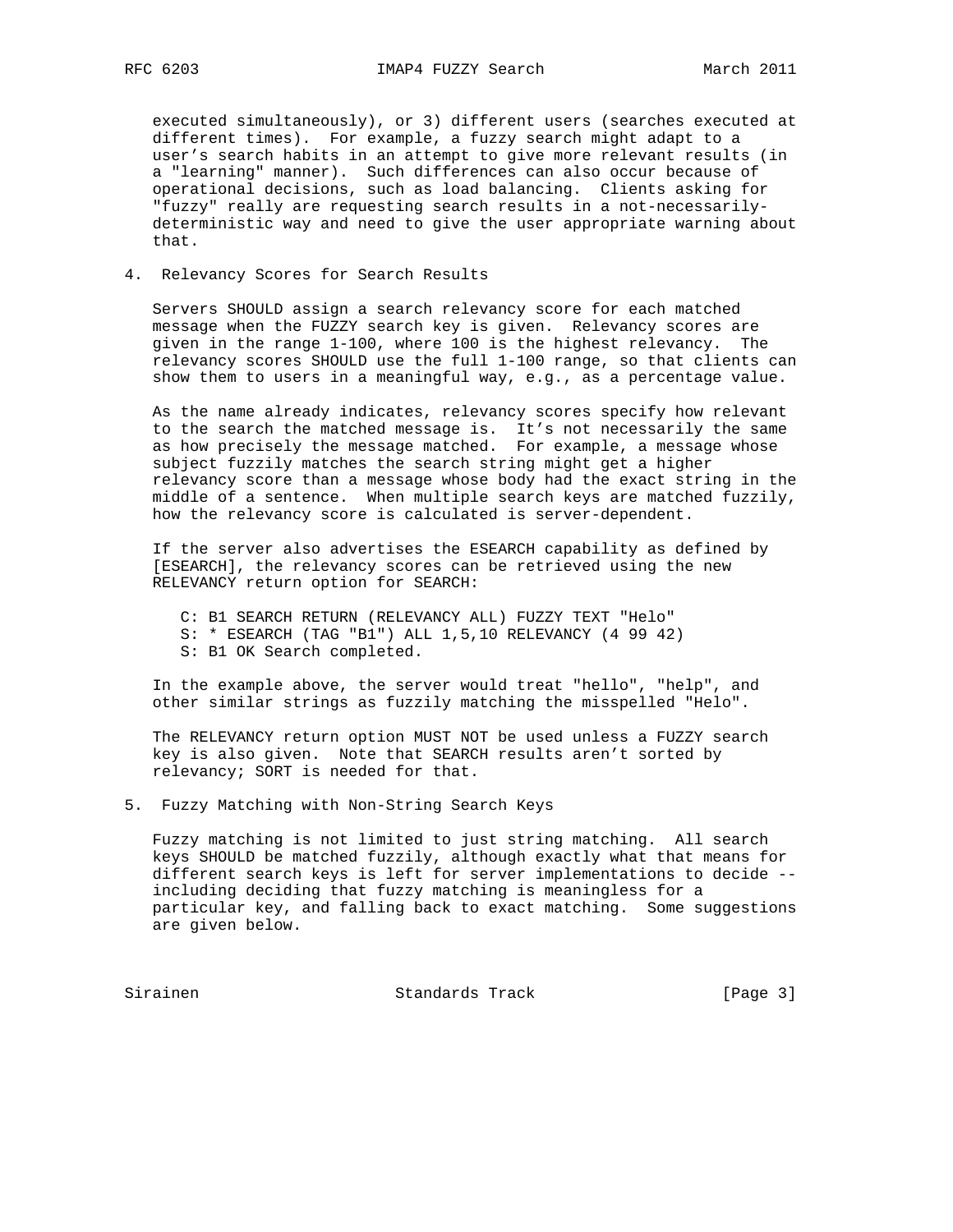## Dates:

 A typical example could be when a user wants to find a message "from Dave about a week ago". A client could perform this search using SEARCH FUZZY (FROM "Dave" SINCE 21-Jan-2009 BEFORE 24-Jan-2009). The server could return messages outside the specified date range, but the further away the message is, the lower the relevancy score.

Sizes:

 These should be handled similarly to dates. If a user wants to search for "about 1 MB attachments", the client could do this by sending SEARCH FUZZY (LARGER 900000 SMALLER 1100000). Again, the further away the message size is from the specified range, the lower the relevancy score.

Flags:

 If other search criteria match, the server could return messages that don't have the specified flags set, but with lower relevancy scores. SEARCH SUBJECT "xyz" FUZZY ANSWERED, for example, might be useful if the user thinks the message he is looking for has the ANSWERED flag set, but he isn't sure.

 Unique Identifiers (UIDs), sequences, modification sequences: These are examples of keys for which exact matching probably makes sense. Alternatively, a server might choose, for instance, to expand a UID range by 5% on each side.

6. Extensions to SORT and SEARCH

 If the server also advertises the SORT capability as defined by [SORT], the results can be sorted by the new RELEVANCY sort criteria:

 C: C1 SORT (RELEVANCY) UTF-8 FUZZY SUBJECT "Helo" S: \* SORT 5 10 1 S: C1 OK Sort completed.

 The message with the highest score is returned first. As with the RELEVANCY return option, RELEVANCY sort criteria MUST NOT be used unless a FUZZY search key is also given.

 If the server also advertises the ESORT capability as defined by [CONTEXT], the relevancy scores can be retrieved using the new RELEVANCY return option for SORT:

 C: C2 SORT RETURN (RELEVANCY ALL) (RELEVANCY) UTF-8 FUZZY TEXT "Helo"

S: \* ESEARCH (TAG "C2") ALL 5,10,1 RELEVANCY (99 42 4)

S: C2 OK Sort completed.

Sirainen Standards Track [Page 4]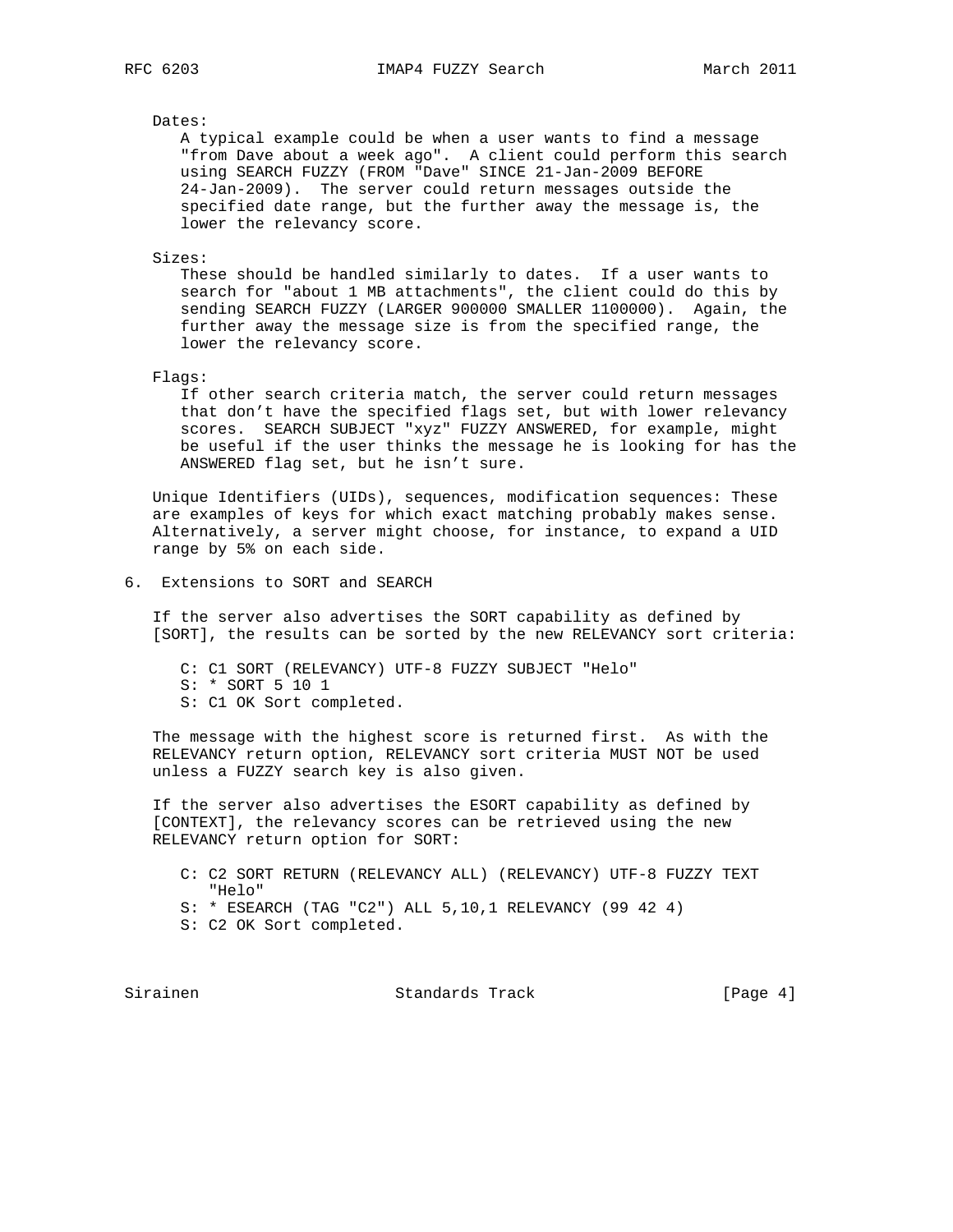Furthermore, if the server advertises the CONTEXT=SORT (or CONTEXT=SEARCH) capability, then the client can limit the number of returned messages to a SORT (or a SEARCH) by using the PARTIAL return option. For example, this returns the 10 most relevant messages:

 C: C3 SORT RETURN (PARTIAL 1:10) (RELEVANCY) UTF-8 FUZZY TEXT "World" S: \* ESEARCH (TAG "C3") PARTIAL (1:10 42,9,34,13,15,4,2,7,23,82) S: C3 OK Sort completed.

7. Formal Syntax

 The following syntax specification uses the augmented Backus-Naur Form (BNF) as described in [ABNF]. It includes definitions from [RFC3501], [IMAP-ABNF], and [SORT].

 capability =/ "SEARCH=FUZZY"  $score = 1*3DIGIT$  ;; (1 <= n <= 100)  $score-list = "(" [score * (SP score)] ")"$  search-key =/ "FUZZY" SP search-key search-return-data =/ "RELEVANCY" SP score-list ;; Conforms to <search-return-data>, from [IMAP-ABNF] search-return-opt =/ "RELEVANCY" ;; Conforms to <search-return-opt>, from [IMAP-ABNF]

sort-key =/ "RELEVANCY"

8. Security Considerations

 Implementation of this extension might enable denial-of-service attacks against server resources. Servers MAY limit the resources that a single search (or a single user) may use. Additionally, implementors should be aware of the following: Fuzzy search engines are often complex with non-obvious disk space, memory, and/or CPU usage patterns. Server implementors should at least test the fuzzy search behavior with large messages that contain very long words and/or unique random strings. Also, very long search keys might cause excessive memory or CPU usage.

 Invalid input may also be problematic. For example, if the search engine takes a UTF-8 stream as input, it might fail more or less badly when illegal UTF-8 sequences are fed to it from a message whose

Sirainen Standards Track [Page 5]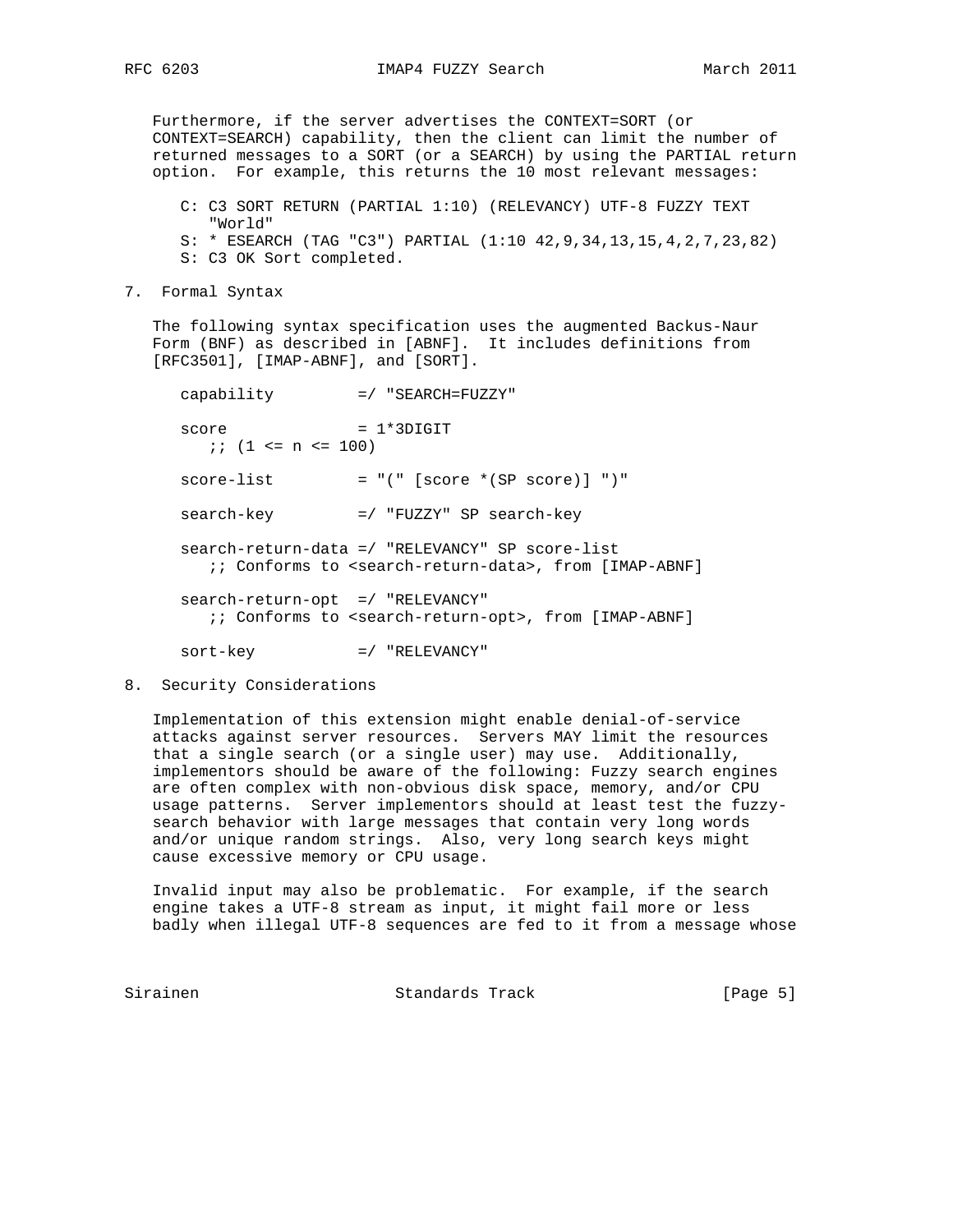character set was claimed to be UTF-8. This could be avoided by validating all the input and, for example, replacing illegal UTF-8 sequences with the Unicode replacement character (U+FFFD).

 Search relevancy rankings might be susceptible to "poisoning" by smart attackers using certain keywords or hidden markup (e.g., HTML) in their messages to boost the rankings. This can't be fully prevented by servers, so clients should prepare for it by at least allowing users to see all the search results, rather than hiding results below a certain score.

9. IANA Considerations

 IMAP4 capabilities are registered by publishing a standards track or IESG-approved experimental RFC. The "Internet Message Access Protocol (IMAP) 4 Capabilities Registry" is available from http://www.iana.org/.

 This document defines the SEARCH=FUZZY IMAP capability. IANA has added it to the registry.

10. Acknowledgements

 Alexey Melnikov, Zoltan Ordogh, Barry Leiba, Cyrus Daboo, and Dave Cridland have helped with this document.

11. Normative References

| [ABNF]      | Crocker, D., Ed. and P. Overell, "Augmented BNF for<br>Syntax Specifications: ABNF", STD 68, RFC 5234,<br>January 2008.                                |  |
|-------------|--------------------------------------------------------------------------------------------------------------------------------------------------------|--|
| [ CONTEXT ] | Cridland, D. and C. King, "Contexts for IMAP4",<br>RFC 5267, July 2008.                                                                                |  |
| [ESEARCH]   | Melnikov, A. and D. Cridland, "IMAP4 Extension to SEARCH<br>Command for Controlling What Kind of Information Is<br>Returned", RFC 4731, November 2006. |  |
| [IMAP-ABNF] | Melnikov, A. and C. Daboo, "Collected Extensions to<br>IMAP4 ABNF", RFC 4466, April 2006.                                                              |  |
| [KEYWORDS]  | Bradner, S., "Key words for use in RFCs to Indicate<br>Requirement Levels", BCP 14, RFC 2119, March 1997.                                              |  |
| [RFC3501]   | Crispin, M., "INTERNET MESSAGE ACCESS PROTOCOL - VERSION<br>4rev1", RFC 3501, March 2003.                                                              |  |
| Sirainen    | Standards Track<br>[Page 6]                                                                                                                            |  |